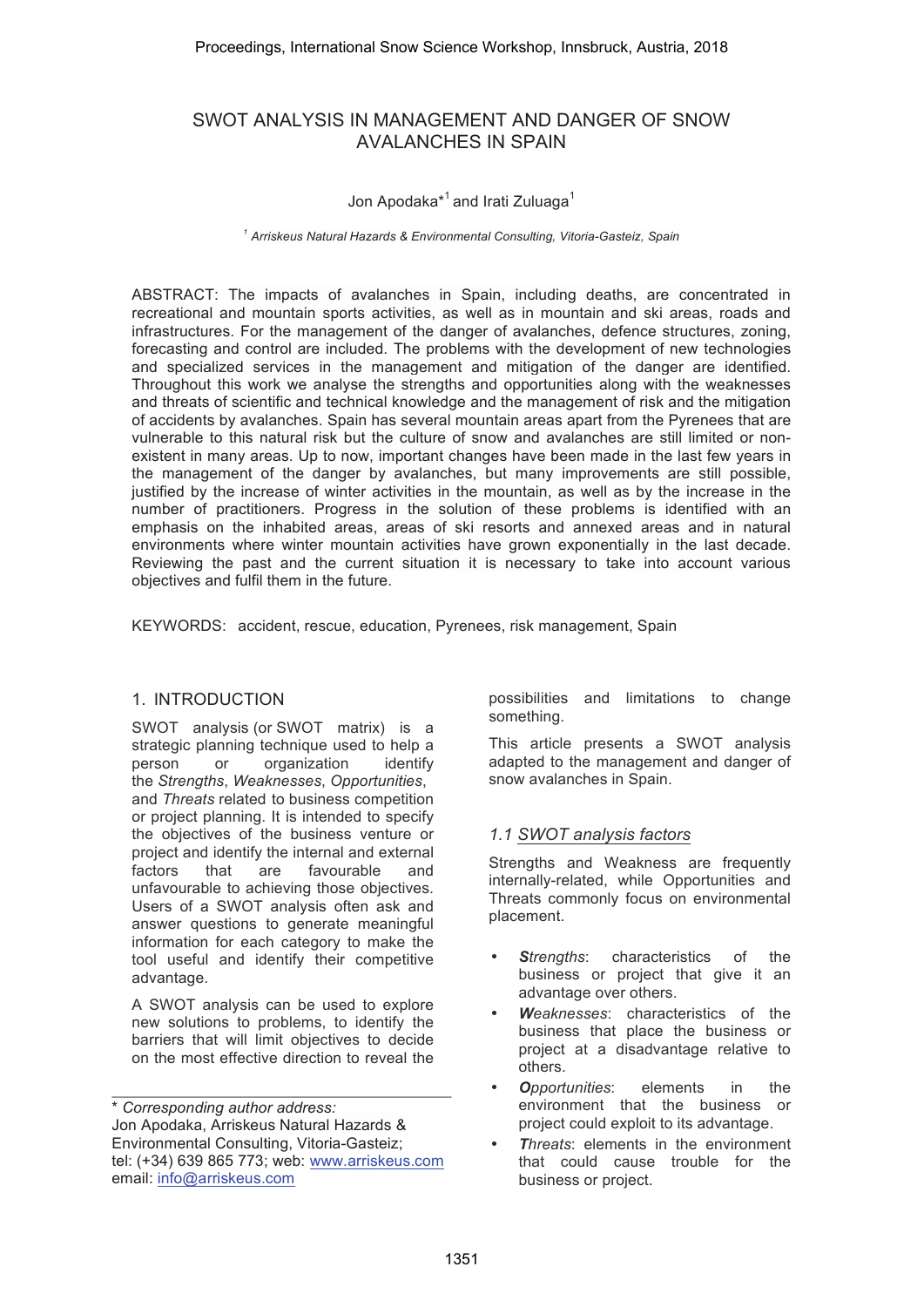The degree to which the internal environment of the firm matches with the external environment is expressed by the concept of strategic fit. Identification of SWOTs is important because they can inform later steps in planning to achieve the objective. First, decision-makers should consider whether the objective obtained by SWOT is attainable or not. If the objective is *not* attainable, they must select a different objective and repeat the process.

## *1.2 Study area: Spain.*

The relief of Spain is characterized by being quite high, with an average altitude of 660 meters, quite mountainous if we compare it with the rest of European countries and only surpassed by Switzerland, Austria, and the microstates of Andorra and Liechtenstein. In the peninsular Spain, the relief is articulated around a great Central Plateau that occupies most of the centre of the Iberian Peninsula and that has an average altitude of 660 meters. Outside the Plateau, there is the depression of the Guadalquivir River, located in the southwest of the peninsula, and that of the Ebro River, in the northeast of it.

The mountainous systems of Spain are very numerous and occupy almost half of the national territory. The Pyrenees (in the northeast limit) and the Béticos systems (in the southeast) are the highest mountain ranges and are located outside the Central Plateau. Surrounding this one is the Cantabrian mountain range in the north, the Iberian system in the east, and Sierra Morena in the south. Within the Central Plateau are the Central system and the Montes de Toledo (Figure 1).



Figure 1: Snow cover in the Iberian Peninsula the  $9<sup>th</sup>$  of February, 2015, after an important snowfall in which the main mountain ranges of Spain are identified. The MODIS Normalized Difference Snow Index (NDSI) snow cover layer shows the presence of snow cover (in red colour) over

land and water bodies as an index related to the presence of snow./ © NASA.

## 2. KNOWLEDGE AND STRENGTHS

## *2.1 Scientific-technical knowledge*

State Meteorological Agency - AEMET has the competence in the assessment of danger, the risk of avalanches and their prevention in Spain, except in Catalonia. [Pyrenees: Navarra / Aragón / Catalonia] - Picos de Europa National Park (Asturias-Cantabria-León) - Alto Campoo (Cantabria) - Sierra de Guadarrama National Park (Madrid-Segovia)].

The Cartographic and Geological Institute of Catalonia - ICGC has the competence in the assessment of danger, the risk of avalanches and their prevention in Catalonia.

The General Council of Aran - CGA (Center Lauegi) and A Lurte evaluate the danger and risk of avalanches and are responsible for their prevention in their areas of influence: Aran Valley and Aragón's River Valley.

The ICGC and the CGA would systematically invent and document the avalanches.

Organizations and institutions of the Government of Catalonia and the Ministry of Agriculture, Food and Environment write technical studies and projects related to avalanches.

In Catalonia there is a map of Avalanche Zones (MZA) at a scale of 1: 25,000 (14 pages).

The Avalanche Database of Catalonia (BDAC), public and searchable on the ICGC website.

The frequency / detail of issuance of Avalanche Reports is adjusted to the demand in Catalonia.

Good scientific and technical knowledge in the different prediction services.

There are official technical guides that assure and standardize the quality of the nivometeorological observation work published by AEMET and the ICGC.

## *2.2 Risk management and mitigation*

The Cortes Generales approved in 2007 the Law of Land (today recast in the text approved by Legislative Royal Decree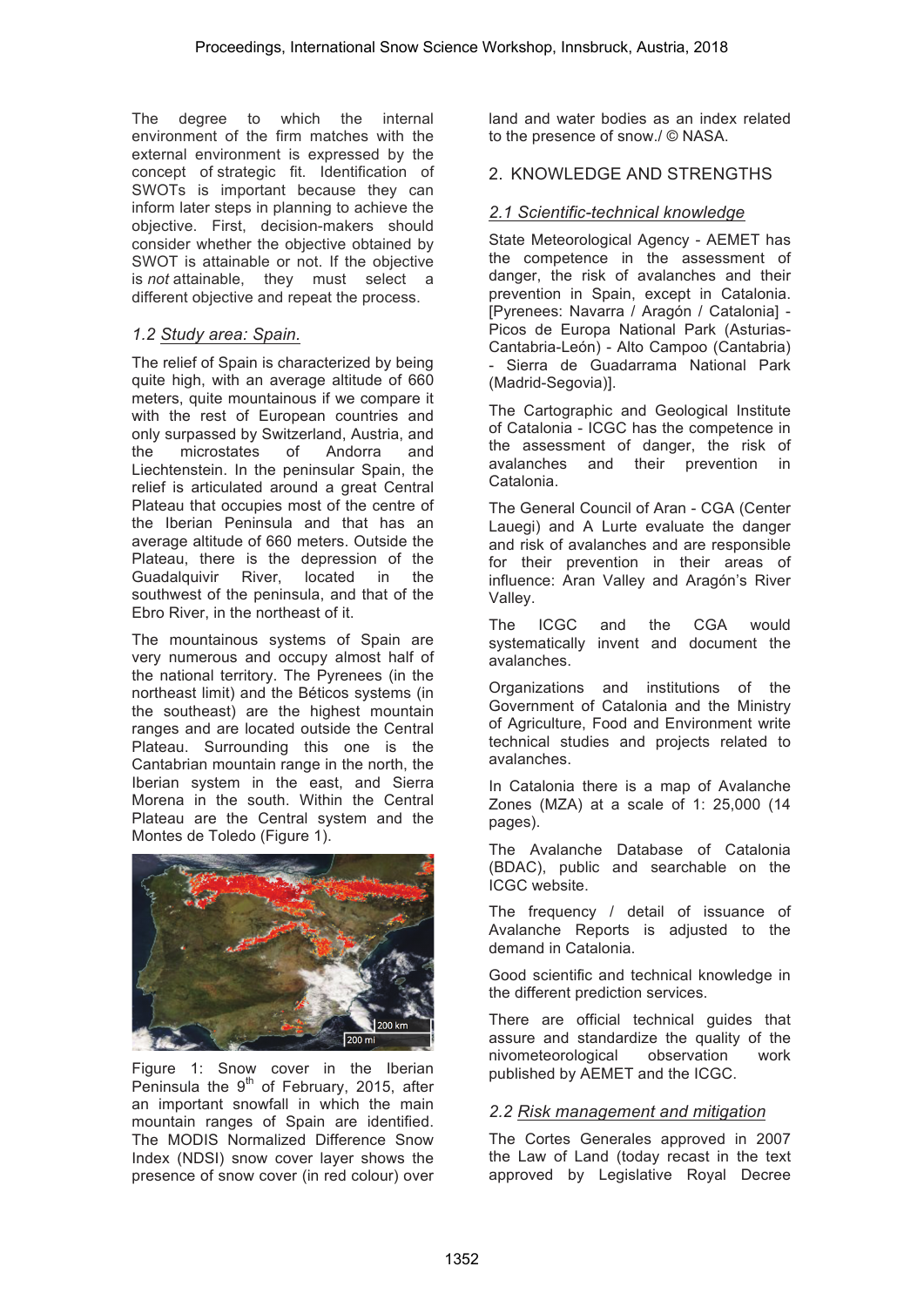2/2008, of June 20), where it is established that urban developments must undergo a previous environmental evaluation a sustainability report, which must include a map of natural risks and the management of it.

The Basic Civil Protection Standard, Special Plans or specific risks, Autonomous Plans and Local Plans are an opportunity to include avalanche emergencies.

The urban planning law considers the avalanches in the Urban Management Plan - POUM.

There is artificial triggering of avalanches - PIDA in some ski resorts.

There are local predictions on several communication routes: Belagua Pass (NA-137 Burgui-Isaba-France); Somport Pass (N-330 and N-330a), general road of Tena Valley (A-136); Access road to the Panticosa Balneary (A-2606), Tunnel of Bielsa (A-138), access road to Llanos del Hospital (A-139); Bonaigua Pass (C-28), access road to Beret (C-142b). Some other local prediction is made in the Eastern Pyrenees of Catalonia, Vallter 2000 and the Collada de Toses, as well as in Cantabria.

Different organisms and national, autonomous or local institutions install antiavalanche defence structures.

The forest law considers the qualification of protection forests to reduce the risk of avalanches.

There is a mutual aid agreement with France that should be updated. It is possible the existence of more agreements between different international agents that affect Spain.

The subject of the risk of avalanches begins to be contemplated in the educational system, mainly in mountain areas vulnerable to the phenomenon.

Consolidation of the Association for the Knowledge of Snow and Avalanches (ACNA), is an entity that promotes knowledge of avalanche risk.

### 3. WEAKNESSES AND THREATS

### *3.1 Scientific-technical knowledge*

An official, public and homogeneous State Avalanche Registry is missing.

It is necessary to quantify the economic, socio-cultural damages and losses, etc.

There are no official technical guides to ensure and standardize the quality of the work. Only the area of the Nivometeorological Observation has been worked on.

With the exception of Catalonia, in the rest of the communities there is no avalanche zone map (MZA) at a scale of 1: 25,000 for public access, and the cartographies that exist are small scale, lacking in detail and useless for most jobs.

There is a lack of cartography on the danger, vulnerability and risk at scales of detail that prioritize urbanised areas.

There is a lack of in-depth studies on the influence of climate change on the severity and frequency of avalanches.

Missing studies of accidental avalanches that affect buildings and infrastructures where economic damage has been significant or there are fatalities.

#### *3.2 Risk management and mitigation*

There is no basic planning guide for Civil Protection due to avalanches.

Most national, regional or local plans of affected areas do not consider avalanches.

In many cases, the Land Law is not complied with, there are no cartographies and irregularities in Territorial Planning regarding natural risks are accepted and contemplated.

An inventory of avalanche critical points is missing to be considered in the POUMs.

Regulatory zoning of danger is missing.

The lack of regulation makes to enforce and regulate the implementation of the PIDA in all ski resorts.

Many ski resorts lack of PIDA and do not trigger artificial avalanches.

There is a lack of standardisation of the Avalanche Hazard Reports.

There is a lack of systematic validation of the results of the avalanche reports.

There are many critical points on roads and isolated buildings that do not have a prediction.

They are requesting and in some cases granting licenses to build or expand buildings and infrastructures in areas where previously significant avalanches have